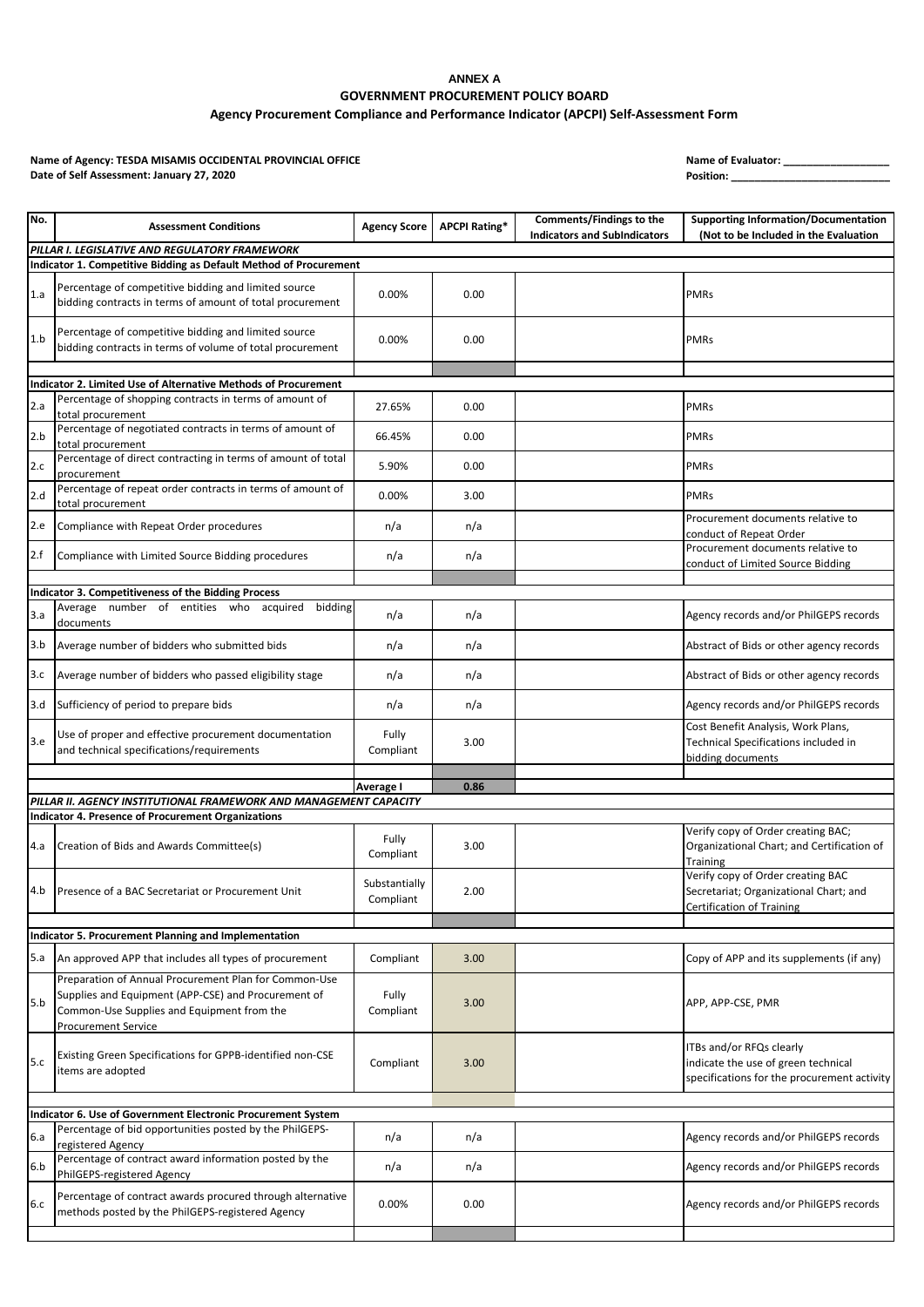# **ANNEX A GOVERNMENT PROCUREMENT POLICY BOARD**

**Agency Procurement Compliance and Performance Indicator (APCPI) Self-Assessment Form**

Name of Agency: TESDA MISAMIS OCCIDENTAL PROVINCIAL OFFICE<br>
Date of Self Assessment: January 27, 2020 **Date of Self Assessment: January 27, 2020** 

| No.  | <b>Assessment Conditions</b>                                                                                                                                                       | <b>Agency Score</b> | <b>APCPI Rating*</b> | <b>Comments/Findings to the</b><br><b>Indicators and SubIndicators</b> | <b>Supporting Information/Documentation</b><br>(Not to be Included in the Evaluation                                                                                                                                                         |  |  |  |  |
|------|------------------------------------------------------------------------------------------------------------------------------------------------------------------------------------|---------------------|----------------------|------------------------------------------------------------------------|----------------------------------------------------------------------------------------------------------------------------------------------------------------------------------------------------------------------------------------------|--|--|--|--|
|      | Indicator 7. System for Disseminating and Monitoring Procurement Information                                                                                                       |                     |                      |                                                                        |                                                                                                                                                                                                                                              |  |  |  |  |
| 7.a  | Presence of website that provides up-to-date procurement<br>information easily accessible at no cost                                                                               | Fully<br>Compliant  | 3.00                 |                                                                        | Identify specific procurement-related<br>portion in the agency website and specific<br>website links                                                                                                                                         |  |  |  |  |
| 7.b  | Preparation of Procurement Monitoring Reports using the<br>GPPB-prescribed format, submission to the GPPB, and<br>posting in agency website                                        | Fully<br>Compliant  | 3.00                 |                                                                        | Copy of PMR and received copy that it was<br>submitted to GPPB                                                                                                                                                                               |  |  |  |  |
|      |                                                                                                                                                                                    |                     |                      |                                                                        |                                                                                                                                                                                                                                              |  |  |  |  |
|      |                                                                                                                                                                                    | <b>Average II</b>   | 2.50                 |                                                                        |                                                                                                                                                                                                                                              |  |  |  |  |
|      | PILLAR III. PROCUREMENT OPERATIONS AND MARKET PRACTICES<br><b>Indicator 8. Efficiency of Procurement Processes</b>                                                                 |                     |                      |                                                                        |                                                                                                                                                                                                                                              |  |  |  |  |
| 8.a  | Percentage of total amount of contracts signed within the<br>assessment year against total amount in the approved APPs                                                             | 83.64%              | 3.00                 |                                                                        | APP (including Supplemental<br>amendments, if any) and PMRs                                                                                                                                                                                  |  |  |  |  |
| 8.b  | Percentage of total number of contracts signed against total<br>number of procurement projects done through competitive<br>bidding                                                 | n/a                 | n/a                  |                                                                        | APP(including Supplemental amendments,<br>if any) and PMRs                                                                                                                                                                                   |  |  |  |  |
| 8.c  | Planned procurement activities achieved desired contract<br>outcomes and objectives within the target/allotted<br>timeframe                                                        | Not Compliant       | 0.00                 |                                                                        | Agency Procedures/Systems for the<br>conduct of needs analysis or market<br>research, monitoring of timely delivery of<br>goods, works, or services                                                                                          |  |  |  |  |
|      |                                                                                                                                                                                    |                     |                      |                                                                        | Contracts with amendments and<br>variations to order amount to 10% or less                                                                                                                                                                   |  |  |  |  |
|      | Indicator 9. Compliance with Procurement Timeframes                                                                                                                                |                     |                      |                                                                        |                                                                                                                                                                                                                                              |  |  |  |  |
|      | Percentage of contracts awarded within prescribed period of                                                                                                                        |                     |                      |                                                                        |                                                                                                                                                                                                                                              |  |  |  |  |
| 9.a  | action to procure goods                                                                                                                                                            | n/a                 | n/a                  |                                                                        | <b>PMRs</b>                                                                                                                                                                                                                                  |  |  |  |  |
| 9.b  | Percentage of contracts awarded within prescribed period of<br>action to procure infrastructure projects                                                                           | n/a                 | n/a                  |                                                                        | <b>PMRs</b>                                                                                                                                                                                                                                  |  |  |  |  |
| 9.c  | Percentage of contracts awarded within prescribed period of<br>action to procure consulting services                                                                               | n/a                 | n/a                  |                                                                        | <b>PMRs</b>                                                                                                                                                                                                                                  |  |  |  |  |
|      |                                                                                                                                                                                    |                     |                      |                                                                        |                                                                                                                                                                                                                                              |  |  |  |  |
|      | Indicator 10. Capacity Building for Government Personnel and Private Sector Participants                                                                                           |                     |                      |                                                                        | Samples of forms used to evaluating                                                                                                                                                                                                          |  |  |  |  |
| 10.a | There is a system within the procuring entity to evaluate the<br>performance of procurement personnel on a regular basis                                                           | Fully<br>Compliant  | 3.00                 |                                                                        | procurement performance on top of or<br>incorporated within the regular<br>assessment for Procurement Personnel                                                                                                                              |  |  |  |  |
| 10.b | Percentage of participation of procurement staff in<br>procurement training and/or professionalization program                                                                     | 45.00%              | 0.00                 |                                                                        | Ask for copies of Office Orders, training<br>modules, list of participants, schedules of<br>actual training conducted                                                                                                                        |  |  |  |  |
|      | The procuring entity has open dialogue with private sector<br>10.c and ensures access to the procurement opportunities of the<br>procuring entity                                  | Compliant           | 3.00                 |                                                                        | Ask for copies of documentation of<br>activities for bidders                                                                                                                                                                                 |  |  |  |  |
|      |                                                                                                                                                                                    |                     |                      |                                                                        |                                                                                                                                                                                                                                              |  |  |  |  |
|      | Indicator 11. Management of Procurement and Contract Management Records                                                                                                            |                     |                      |                                                                        |                                                                                                                                                                                                                                              |  |  |  |  |
| 11.a | The BAC Secretariat has a system for keeping and<br>maintaining procurement records                                                                                                | Fully<br>Compliant  | 3.00                 |                                                                        | Verify actual procurement records and<br>time it took to retrieve records (should be<br>no more than two hours)<br>Refer to Section 4.1 of User's Manual for<br>list of procurement-related documents for<br>record-keeping and maintenance. |  |  |  |  |
|      | Implementing Units has and is implementing a system for<br>11.b keeping and maintaining complete and easily retrievable<br>contract management records                             | Fully<br>Compliant  | 3.00                 |                                                                        | Verify actual contract management<br>records and time it took to retrieve<br>records should be no more than two hours                                                                                                                        |  |  |  |  |
|      |                                                                                                                                                                                    |                     |                      |                                                                        |                                                                                                                                                                                                                                              |  |  |  |  |
|      | <b>Indicator 12. Contract Management Procedures</b>                                                                                                                                |                     |                      |                                                                        |                                                                                                                                                                                                                                              |  |  |  |  |
|      | Agency has defined procedures or standards in such areas as<br>12.a quality control, acceptance and inspection, supervision of<br>works and evaluation of contractors' performance | Fully<br>Compliant  | 3.00                 |                                                                        | Verify copies of written procedures for<br>quality control, acceptance and<br>inspection; CPES evaluation formsz                                                                                                                             |  |  |  |  |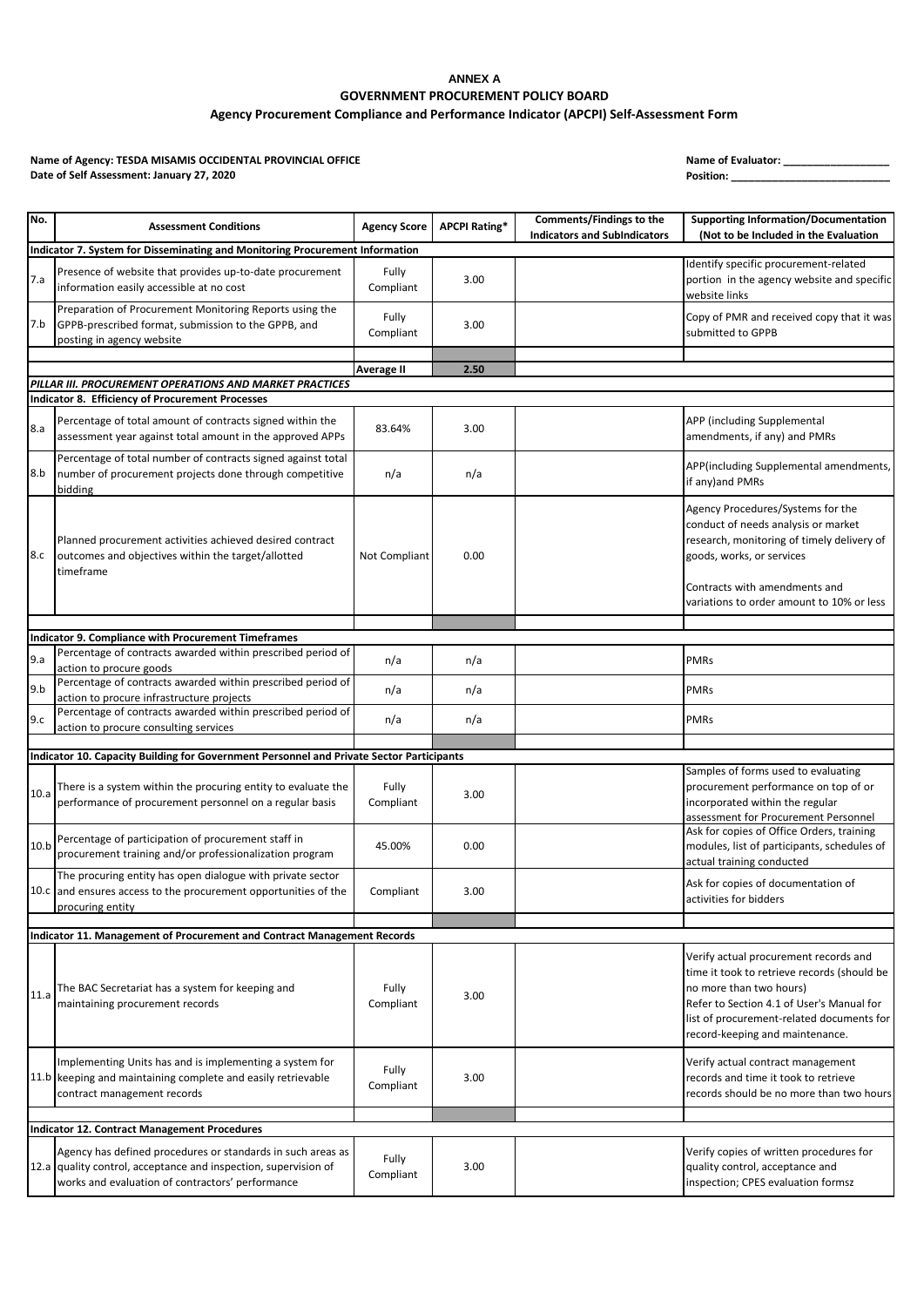### **ANNEX A GOVERNMENT PROCUREMENT POLICY BOARD Agency Procurement Compliance and Performance Indicator (APCPI) Self-Assessment Form**

Name of Agency: TESDA MISAMIS OCCIDENTAL PROVINCIAL OFFICE<br>
Date of Self Assessment: January 27, 2020 **Date of Self Assessment: January 27, 2020** 

| No. | <b>Assessment Conditions</b>                 | <b>Agency Score</b>     | <b>APCPI Rating*</b> | Comments/Findings to the<br><b>Indicators and SubIndicators</b> | <b>Supporting Information/Documentation</b><br>(Not to be Included in the Evaluation                                    |
|-----|----------------------------------------------|-------------------------|----------------------|-----------------------------------------------------------------|-------------------------------------------------------------------------------------------------------------------------|
|     | 12.b Timely Payment of Procurement Contracts | On or before<br>30 days | 3.00                 |                                                                 | Ask Finance or Accounting Head of Agency<br>for average period for the release of<br>payments for procurement contracts |
|     |                                              |                         |                      |                                                                 |                                                                                                                         |
|     |                                              | <b>Average III</b>      | 2.33                 |                                                                 |                                                                                                                         |